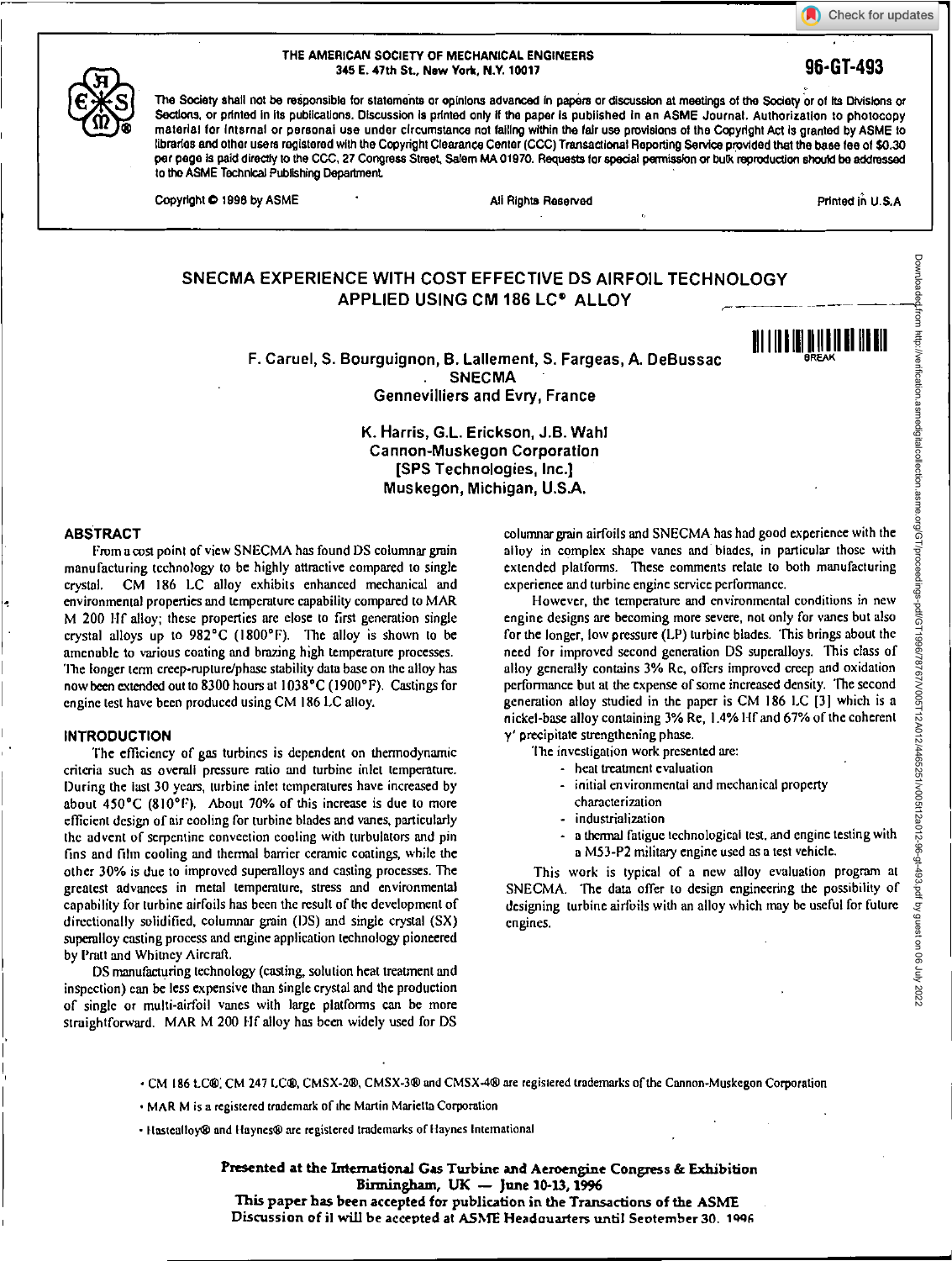# CHEMICAL COMPOSITION AND HEAT TREATMENT

## Chemical Composition

The nominal composition of CM 186 LC is shown in Table I, in comparison with René 142, PWA 1426 and MAR M 200 Hf, all of them being Ni-based DS superalloys.

| Table 1                    |  |
|----------------------------|--|
| Chemical Composition (wt%) |  |

|                                                                                   |  |  |  |  |  | C Cr Co Mo W Ta Re Al Ti B: Nb 2d Hf Ni |  |  |
|-----------------------------------------------------------------------------------|--|--|--|--|--|-----------------------------------------|--|--|
| CM 186 LC <sup>®</sup> 0.07 6 9 0.5 8.4 3.4 3 5.7 0.7 0.015 - 0.005 1.4 bal. 8.70 |  |  |  |  |  |                                         |  |  |
| René 142 0.12 6.8 12 1.5 4.9 6.4 2.8 6.2 - 0.015 - 0.02 1.5 bat, 8.6              |  |  |  |  |  |                                         |  |  |
| PWA 1426 0.10 6.5 12 1.7 6.5 4 3 6 - 0.015 - 0.03 1.5 bal. 8.6                    |  |  |  |  |  |                                         |  |  |
| MARM 200 HT 0.13 8 10 - 12 - - 5 2 0.015 0.9 0.02 1.75 bal. 8.5                   |  |  |  |  |  |                                         |  |  |

Denalty (kg/dm<sup>3</sup>)

The first three alloys contain 3% Re. They are designated as second generation DS superalloys whereas MAR M 200 Hf is a first generation DS superalloy. Re is known to partition mainly to the y matrix (roughly 80%), and retard coarsening of the  $\gamma'$  strengthening phase because it slows diffusion and increases y/y' misfit. Small Re clusters, detected in the  $\gamma$  matrix, act as efficient obstacles against dislocation movement. The remaining 20% of the Re partitions to the  $\gamma'$  thereby strengthening that phase [3]. These features provide significant improvement to mechanical and environmental properties. Re, Cr and Mo decrease metal fluidity during the casting operation. CM 186 LC has the lowest Re+Cr+Mo content.

All the alloys contain Hf to strengthen and improve the ductility of grain boundaries, thus improving transverse properties. This is particularly important for vane shrouds [4]. However, Hf is highly reactive with shells and ceramic cores and can be responsible for oxide inclusions in DS airfoil components.

The second generation alloys contain less W than MAR M 200 Hf. This element provides some improvement in high temperature mechanical properties but can be responsible for freckles, which are chains of small equiaxed grains formed during solidification of the DS airfoils, and instability problems in relationship with Hf. (The occurrence of platelets during HCF tests has led SNECMA to decrease Hf content from 2.1 to 1.75% in MAR M 200 Hf). Re-containing alloys can be sensitive to freckles. The (W+Re) content of CM 186 LC is slightly lower than the W content of MAR M 200 Hf, and CM 186 LC contains 3.4% Ta which is beneficial in relation to propensity to freckling. High W also adversely affects oxidation and hot corrosion resistance.

Interestingly from a cost point of view, CM 186 LC is a derivative of the CMSX6-2/-3/-4 family of single crystal alloys. This ensures the possibility of melting from virgin/CMSX-2/-3/-4 foundry revert blends [3]. Table 2 compares chemical compositions of two heats: one from 100% virgin material and another with 50% recycled CMSX0-4 foundry revert material.

These alloy features confirm SNECMA's strategy to evaluate CM 186 LC for future turbine engine applications.

In this paper, CM 186 LC alloy is directly compared to MAR M 200 HI, which features 1.75% HI and improved solutioning at 1240°C (2264  $^{\circ}$ F) (5 $^{\circ}$ C below the incipient melting temperature). This specific heat treatment for MAR M 200 Hf results in a 10°C creep temperature capability improvement and also offers a significant decrease in property scatter compared to the original property performance of the alloy.

| Table 2                                               |
|-------------------------------------------------------|
| Chemical composition of CM 186 LC alloy heats with or |
| without recycled material (wt%, *ppm).                |

|                                                                            | c.  |  |  |                                  |  |      |  | Si Min S' Al B Bi' Nb Co Cr Cu Fe H1 |  |
|----------------------------------------------------------------------------|-----|--|--|----------------------------------|--|------|--|--------------------------------------|--|
| 100% virgin 0.069 < 0.02 < 001 4 5.68 0.015 < 2 < 05 9.4 6 < 001 0.027 1.4 |     |  |  |                                  |  |      |  |                                      |  |
| 50% recycled 0.07 <0.02 .001 2 5.7 0.014 <2 <.05 9.4 6 <.001 0.047 1.4     |     |  |  |                                  |  |      |  |                                      |  |
|                                                                            | Mo. |  |  | Mo N O, Ta Ti W Z                |  | - Ra |  |                                      |  |
| 100% viroin                                                                |     |  |  | <80 .5 1 1 34 0.74 8.4 0.005 2.9 |  |      |  |                                      |  |
| 50% recycled                                                               |     |  |  | <80 49 1 1 34 0.74 84 0.006 2.6  |  |      |  |                                      |  |

# Heat Treatment

#### **Solutioning**

The majority of DS and SX alloys need a solutioning heat treatment to give a uniform precipitation of optimized 0.45  $\mu$ m cubic y' on subsequent aging to maximize creep-rupture properties. MAR M 200 Hf and René 142 require extensive solutioning to optimize their mechanical properties [I]. PWA 1426 has been developed to offer the mechanical properties of single crystal PWA 1480 while having higher casting yields normally achieved with DS alloys. This has been achieved with only partial solutioning [50%] of the  $\gamma'$  precipitates [2].

The development program goal of CM 186 LC was to provide longitudinal creep rupture properties in the as-cast plus double aged condition better than DS CM 247 LC® [5-6] and equivalent to CMSX- $2/-3$  [7] single crystals alloys up to  $980^{\circ}$ C (1796°F). This is interesting for vane applications since solutioning can result in rectystallization due to high residual casting stresses in transition areas between thick and thin Sections of the part (for example, trailing edge areas near the shroud of an integrally cast, shrouded vane segment). Nevertheless, the possibility to improve the mechanical properties by performing a solutioning treatment has been investigated.

Liquidus, solidus and  $\gamma'$  solvus have been determined for CM 186 LC using a Differential Thermal Analysis method with a high temperature calorimeter. The liquidus is I388°C (2530°F) and the solidus is  $1326^{\circ}$ C (2418°F). The  $\gamma'$  solvus is  $1250^{\circ}$ C (2282°F). In fact, SEM examination of samples treated at different temperatures showed that  $\gamma'$  solutioning begins at 1220°C (2228°F).

In the as-cast condition, SEM examination has shown appreciable areas of  $\gamma/\gamma'$  eutectic phase (Fig. 1). The  $\gamma'$  precipitates have a rather irregular cubic morphology : 0.5 to  $0.75 \mu$ m. Interdendritic areas have been found where the  $\gamma'$  is rather globular. This can be a result of microsegrcgation.

The first goal was to determine the incipient melting point. Samples in the as-cast condition were placed in a furnace at temperatures between I250°C (2282°F) and I300°C (2372°F). Incipient melting appears at 1275°C (2325°F), which is 20°C (36°F) higher than MAR M 200 Hf.

Different solutioning heat treatments have been tested and a solutioning ratio determined for each of them. Up to 90% of the  $\gamma/\gamma'$ eutectic phase could be solutioned. Stress-rupture tests were performed on samples in the as-cast plus double aged condition, "partially" solutioned (10% of  $\gamma/\gamma'$  eutectic phase) plus double aged condition and "completely" solutioned (90% of y/y' eutectic phase) plus double aged condition. Test results are presented in Figure 2.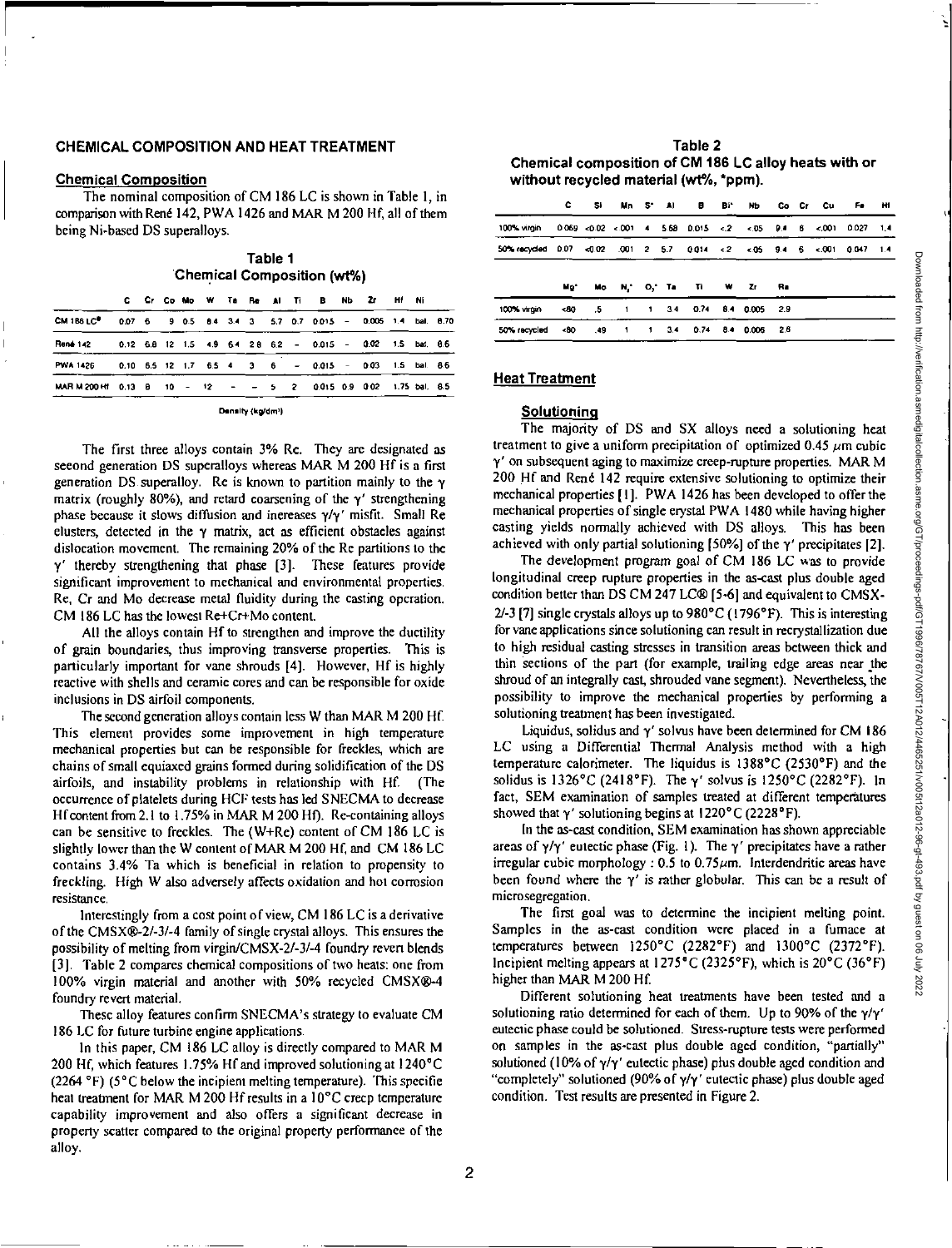



 $1 \mu m$ 

**y' morphology in the as-cast condition Figure 1** 



**completely solutioned compared to As-cast and double aged condition.** 

**Figure 2** 

## **Effect of Aging on Carbide Stability**

The effect of aging in the range 1050°C (1922°F)-1200°C (2192°F) have been studied to address standard brazing and coating process thermal eycles. Image analysis techniques have been Image analysis techniques have been extensively used to study the effect of high temperature aging on carbide morphology and size.

In the as-cast condition, there are two types of carbides:

-"Chinese script" type, that is fine carbides whose morphology appears like chinese script, [MC<sub>1</sub>]

- blocky carbides  $[MC_2]$ 

The first type contains Ti, Hf, and Ta whereas the second type contains only Hf and Ta.

At 1050°C (1922°F), there is no modification on carbides up to 10hrs. For longer times, fine dispersed carbides form along grain boundaries and small lenticular and acicular carbides appear which contain Hf and Ta.  $[MC_2]$  At  $1150^{\circ}$ C (2102°F), grain boundary and "chinese script" carbides disappear after 10hrs and the lenticular and acicular carbides continue to develop. The same phenomenon occurs at 1200°C (2192°F) but at a faster rate.

#### **STANDARD CONDITION CHARACTERIZATION**

The standard study of cast superalloys for turbine airfoils at SNECMA consists of oxidation/corrosion testing to find if the alloy is suitable for jet engine applications and deterrnine the type of coating needed. This is followed by physical and mechanical properties characterization.

## **Oxidation and hot corrosion (sulfidation) resistance**

CM 186 LC, DS bare specimens have been tested in oxidation and hot corrosion (sulfidation). In oxidation, plates and bulk specimens of CM 186 LC have been tested at 1100°C (2012°F). The second generation alloy is inuch better than MAR M 200 **lif.** Figure 3 shows the results in terms of number of cycles before catastrophic mass loss. Those tests also showed that CM 186 LC is sensitive to spatting at the edges of the specimens and life is dependant on geometry. It confirms that CM 186 LC needs a coating to avoid problems particularly at leading and trailing edges. At  $850^{\circ}$ C (1562°F) and  $900^{\circ}$ C (1652°F) in standard sulfidizing conditions, hot corrosion resistance of the two alloys are very similar. This fact led us to the conclusion that a CIA coating, consisting of chromizing and aluminizing, is necessary for turbine engine service.



### **Mechanical Properties**

Since CM 186 LC is likely to need a coating, it was decided to conduct mechanical testing on samples with the following heat treatment: As-cast +1100°C(2012°F)/10hrs + 870°C (1598°F)/16hrs. The first part of the treatment simulates a normal CIA coating diffusion which is the most frequently used at SNECMA for DS or single crystal alloys. In fact, process parameters will be defined later, but then it will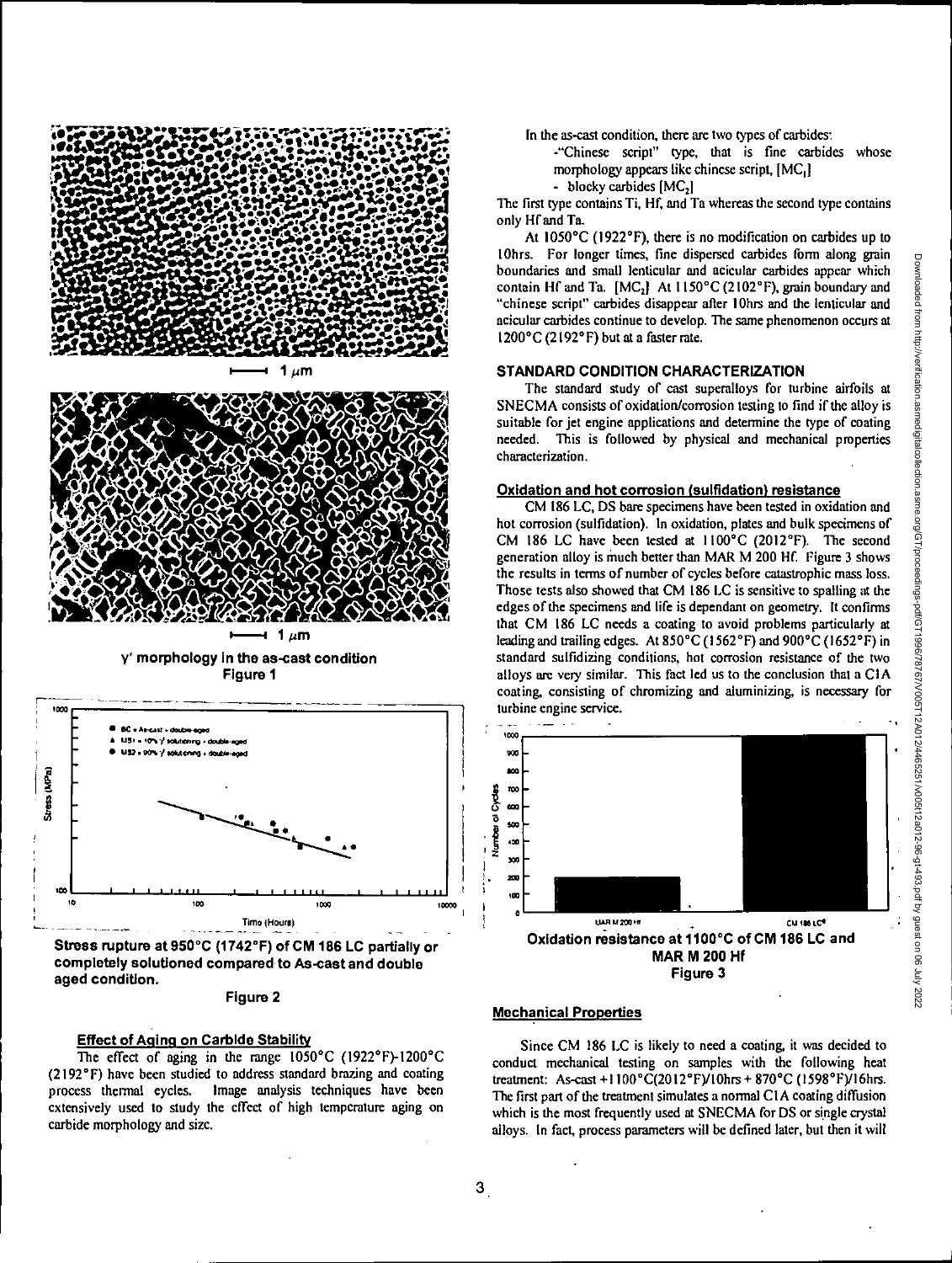be necessary to evaluate the alloy's sensitivity to heat treatment. In all cases, it was necessary to characterize the mechanical properties in this condition.

# Tensile Tests

Tensile tests have been performed at 20°C (68°F), 750°C (1382°F), 850°C (1562°F), 950°C (1742°F), 1050°C (1922°F) and 1100°C (20I2°F) (Figs. 4-5). They show that the yield strength of CM 186 LC is similar to MAR M 200 Hf. A significant improvement is obtained for ultimate tensile strength.



# Creep Tests

Longitudinal creep and stress rupture tests show marginal effects of heat, treatment between the SNECMA heat treatment and the Cannon-Muskegon double age of I079°C (1975°F)/4hrs + 871 °C  $(1600°F)/20$  hrs. (Figs. 6-7). Tests performed on thin wall specimens show no drop in mechanical properties. All these results confirm that even in the SNECMA standard condition, i.e., no solution heat

treatment, CM 186 LC offers a creep temperature capability improvement of 20°C (36°F) compared to MAR M 200 Hf up to I050°C (1922°F) and even more at higher temperatures. It seems that CM 186 LC is not very sensitive to aging heat treatment conditions. This beneficial feature is probably due to Re which slows  $\gamma'$  coarsening that occurs during the coating simulation heat treatment. The longer term creep-rupture/phase stability data base on the alloy has now been extended out to 8328 hrs at 1038°C (1900°F) with maintenance of the linear log stress-log stress-rupture life relationship.



Creep and rupture tests with stress perpendicular to grain boundaries on bulk specimens have been performed to test the transverse properties (Fig. 8). The results obtained are consistent with Cannon-Muskegon transverse creep data. Metallographic analysis was performed to compare the grain boundary grain microstructure of MAR Ni 200 HI and CM 186 LC (Fig. 9). The carbide distribution for MAR NI 200 Hf is more continuous compared to CM 186 LC which contains coarse  $\gamma'$  along the grain boundaries. Microchemical analyses using transmission electron microscopy with energy dispersive spectroscopy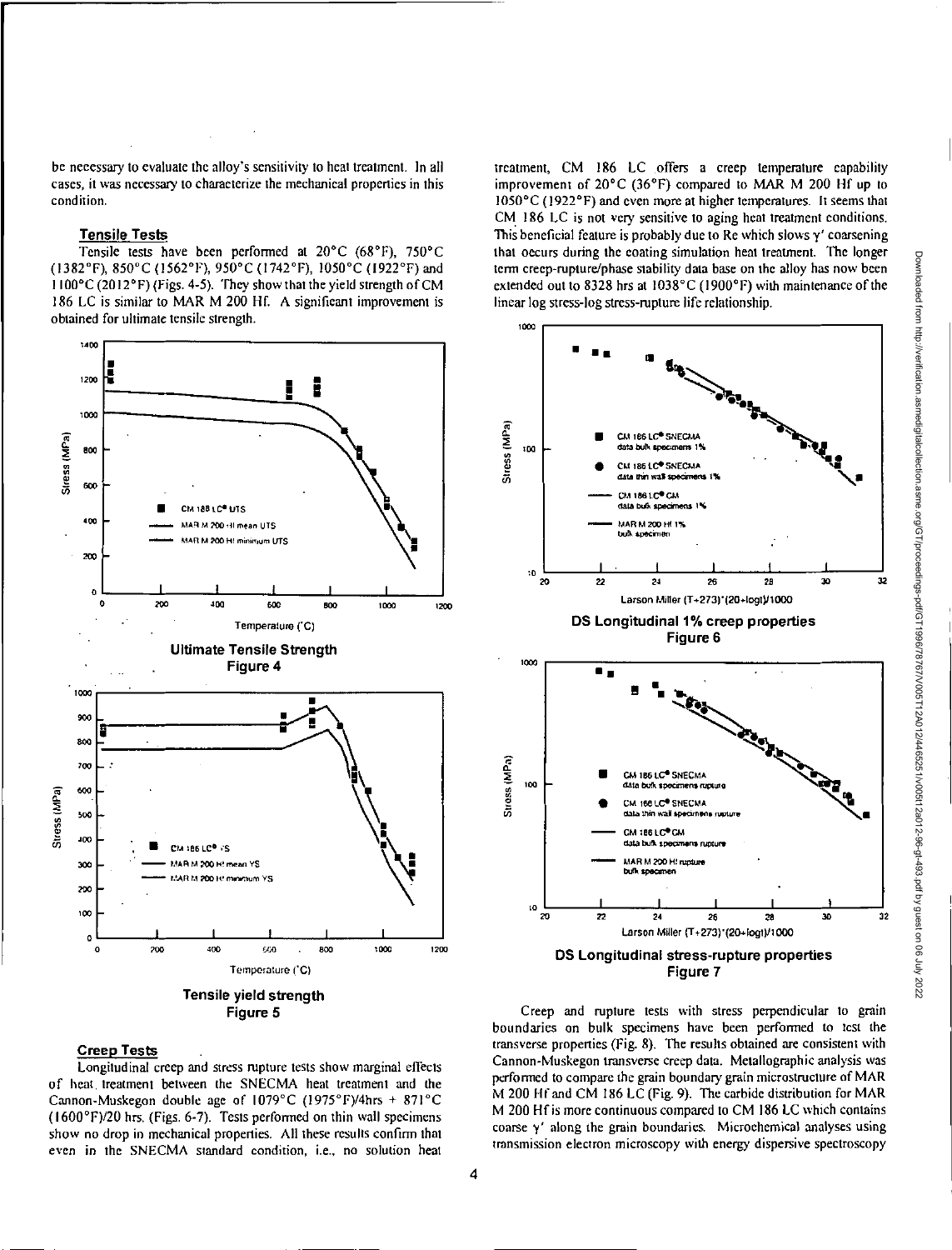determined that the carbides in MAR M 200 Hf are  $Cr_2C_6$  and are HfC in CM 186 LC (Figures 10 and 11, respectively). The copper identified is due to the maintaining grid in the TEM.





# Low cycle fatigue tests

Low cycle fatigue testing is also in progress. Results were not available at time of publication.

## **INDUSTRIALIZATION**

In this section, the results of studies used to determine the manufacturing process parameters and the alloy sensitivity to processes needed for vane production will be presented.

### Castability

Solidus and liquidus temperatures for CM 186 LC are 30°C (54°F) higher than for MAR M 200 Hf, but the castability range (liquidussolidus) is wider in the case of MAR M 200 Hf (75°C (135°F) vs 52°C (94°F) for CM 186 LC).

Samples of CM 186 LC have been melted under vacuum at 1530°C (2786°F) in two ceramic crucibles which represent the shell mold compositions that are used at SNECMA. The same trials have been performed with MAR M 200 Hf. Each button and crucible have been characterized visually and by chemical analysis of their surfaces and of a section in order to choose the most suitable ceramic system from a reactivity point of view. The reactivity behavior of the two alloys are very similar.

5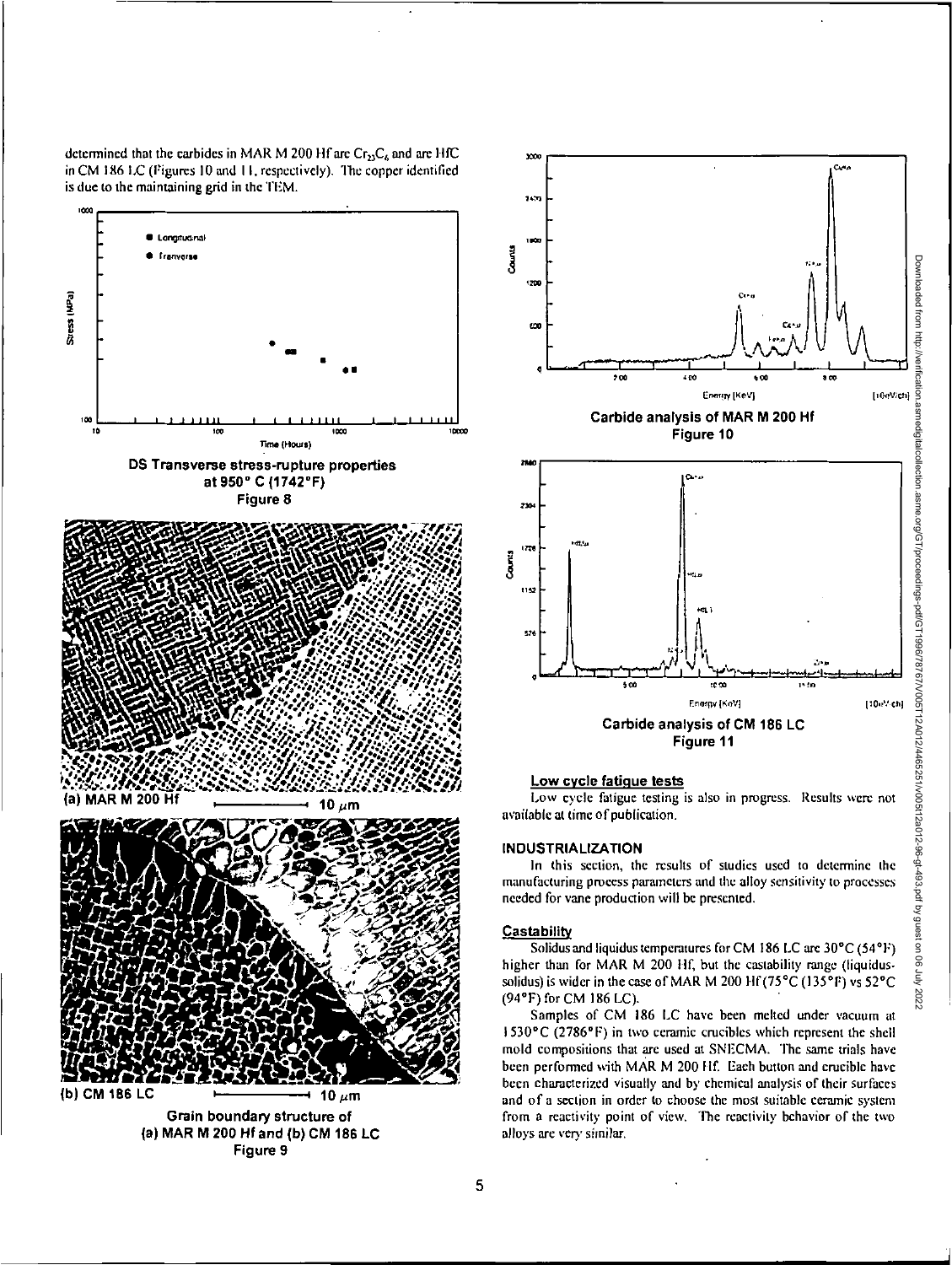A few molds of CM 247 LC, CM 186 LC and René 142 have been cast to cvaluate the alloys DS castability. The parts cast were:

LP turbine blade of CFM56-5C commercial engine.

HP turbine blade of M53-P2 military engine.

HP turbine vane of M53-P2 military engine.

For each mold, the normal DS casting parameters used for MAR M 200 Hf have been used. Fluorescent dye penetrant macroetch and Xray inspection were performed. The results showed little porosity and good columnar grain morphology.

In view of the in-depth CM 186 LC evaluation, it was necessary to produce half a set of M53-P2 HP turbine vanes. Four molds have been cast to define casting parameters. The defects encountered have been freckles and grain morphology defects. No problems of reactivity or inclusions has appeared in production, but problems with freckles and grain morphology were confirmed. These problems are probably due to lack of experience and part geometry: the vane segment has a wide chord and is complex with large shrouds (Fig. 12).



M53-P2 HP turbine vane Figure 12

## Brazing

This study included parameter determination and mechanical property characterization. HP turbine vanes are assembled with Hastelloy® Alloy X cooling inserts and Haynes® Alloy 25 caps. Two filler metals can be used, depending on the gaps: one for gaps greater than 100  $\mu$ m and another for less than 100 $\mu$ m. The configurations tested are the following:

CM 186 LC - Hastelloy Alloy X with a  $300 \mu m$  gap

CM 186 LC - Haynes Alloy 25 with a 300 and  $40 \mu m$  gap

Process parameters currently used for MAR M 200 IIf parts were first tested. The process is the following:

- brazing of cooling inserts
- visual and X-ray inspection
- brazing of external parts
- diffusion.

The parameter selection has been made by means of SEM examination of samples brazed and heat treated in order to take into account the combined effects of brazing. coating and final heat treatment on microstructure and properties. At this moment, it is not

known which coating will be chosen, but the potential damage is due to microstructural changes which are controlled by process temperatures. Consequently, it was decided to coat at  $1150^{\circ}$ C (2102 $^{\circ}$ F) for 3hrs, which is the highest temperature that could be attained, and then age at 870°C (1598°F) for 16hrs.

The micrographic examination revealed that:

- all gaps have been filled in
- no chemical reactions with the coating were apparent
- for high clearances, no eutectic phases have been met in the bonding area
- no major metallurgical transformations were seen in CM 186 LC.

Tensile tests have been performed on brazed specimens following the process described earlier. The results are reported in Table 3. These mechanical property results are excellent.

# Table 3 Tensile properties

| Specimen                                   | Yield strength [MPa) UTS [MPa]* |     | A%  |
|--------------------------------------------|---------------------------------|-----|-----|
| CM 186 LC/Hastellov X $[300 \mu m]$        | 138                             | 147 | 6.8 |
| Hastellov X minimum                        |                                 | 105 |     |
| CM 186 LC/Haynes Alioy 25<br>(300µm)       | 209                             | 236 | 95  |
| CM 186 LC//Haynes Alloy 25<br>$(40 \mu m)$ | 209                             | 230 | 9.5 |
| Haynes Alloy 25 minimum                    | 125                             | 230 |     |

rUTS=Ultimate Tensile Strength)

#### Coating

The process parameters were to be chosen among the following possibilities:

- aluminizing by a SNECMA process (SVPA)
	- CIA (chromizing and aluminizing)

Micrographic examinations have been performed but didn't show any major differences between the different coating processes. Due to this fact, the only way to select the best process was to test specimens coated in the different conditions in oxidation at  $1100^{\circ}$ C (2012°F) and hot corrosion at 850°C (1562°F) and 900°C (1652°F) (Fig. 13). The



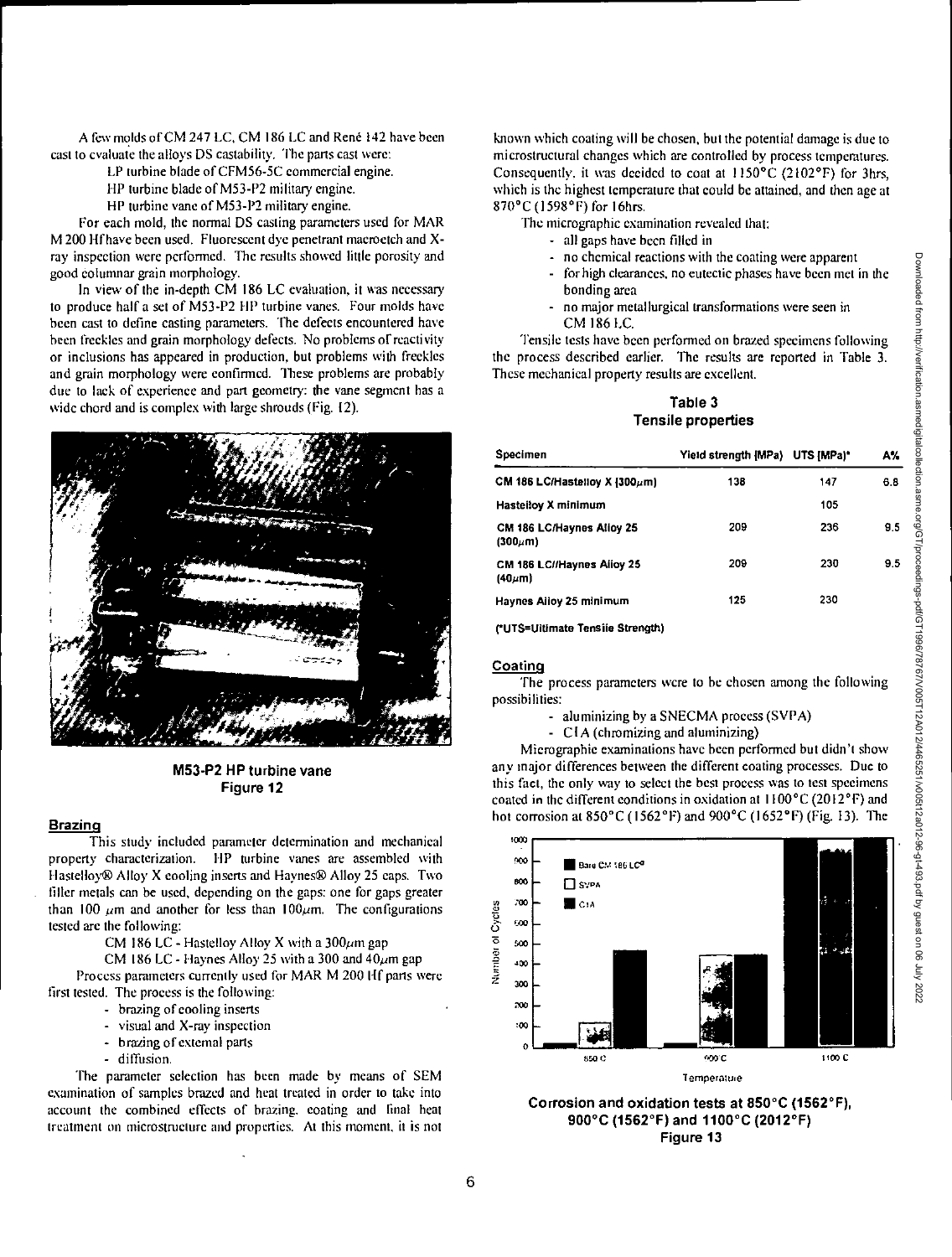performance of CM 186 LC in the oxidation test was so good that no improvement from standard coatings was observed. The corrosion test showed that C1A was clearly better at 850°C(1562°F); both coatings performed the same at 900°C (1652°F).

## **Process Effects On Mechanical Properties**

The goal of this study was to compare tensile and creep properties of CM 186 LC heat treated following three different vane processes to standard CM 186 LC properties.

> process 1: brazing-diffusion-SVPA 1100°C (2012°F)/5hrs. process 2 : brazing-diffusion-CIA 1100°C (2012°F)/10hrs. process 3 : brazing-diffusion-CIA 1100°C (2012°F)/5hrs+ 1150°C (2102°F)/3hrs.

All these parameters are possible for engine application. In addition, the test material from each process was aged at 870°C (1598°F)/16hrs prior to testing.

The tests conducted were tensile test at 650°C (1202°F), 900°C (1652°F), and 1100°C (2012°F), and creep test at 950°C (1742°F). The results are shown in Figs. 14-17.





No significant drop in the mechanical properties have been observed except in creep. Metallurgical changes in y' morphology been observed after the treatment at 1100°C have (2012°F)/5hrs+1150°C(2102°F)/3hrs. So despite the fact that we didn't see any clear mechanical improvement of 1100°C(2012°F)/10hrs compared to 1100°C (2012°F)/5hrs+1150°C (2102°F) /3hrs., the chosen process is the following:

- **Brazing**
- Diffusion
- Chromizing 1100°C (2012°F)/5hrs] CIA
- SVPA 1100°C (2012°F)/5hrs J coating
- Aging 870°C (1598°F)/16hrs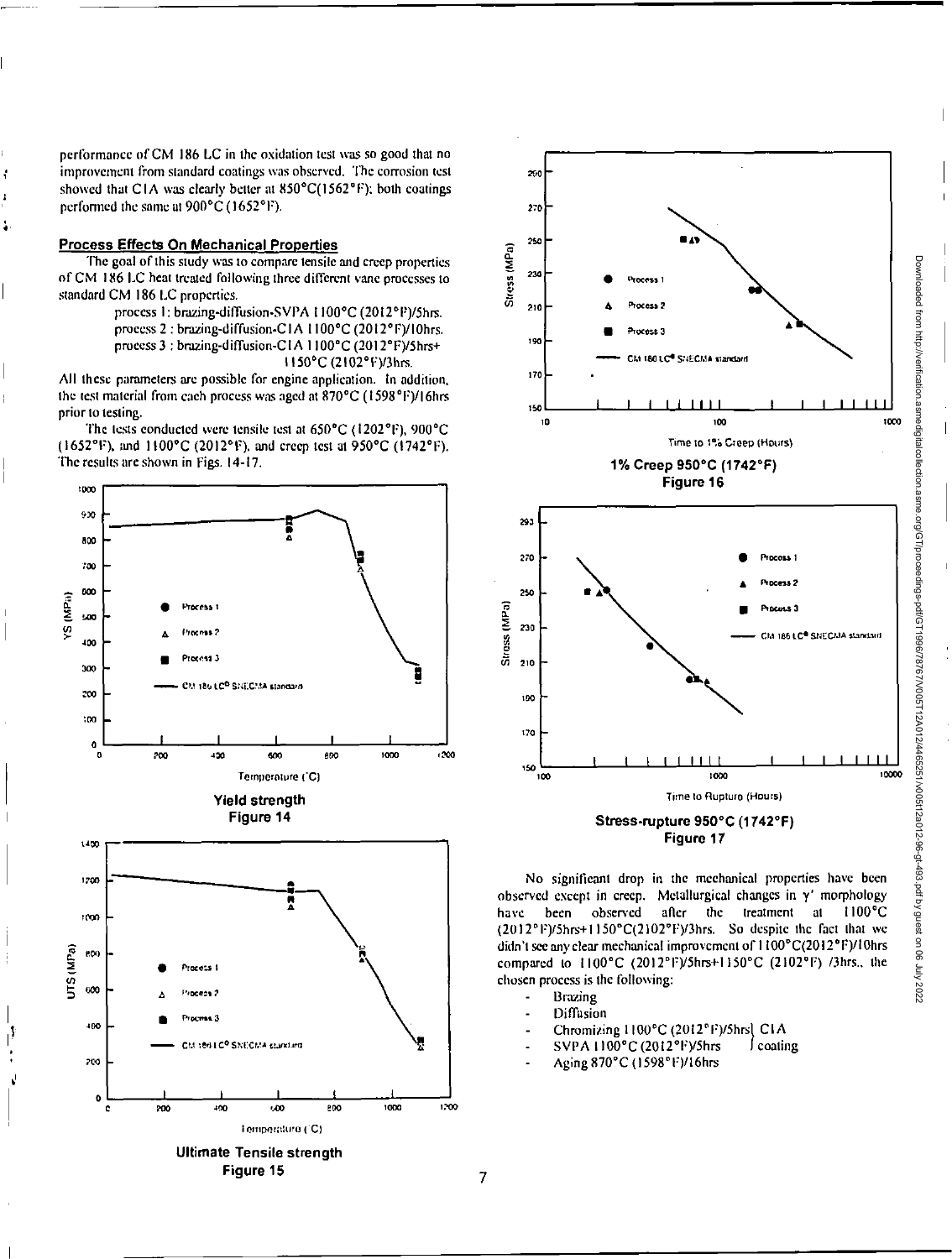# TECHNOLOGICAL THERMAL FATIGUE AND ENGINE TEST

## Technological Thermal Fatigue Test

Since the thermal fatigue properties of DS alloys are highly dependant on their crystallographic orientation because of elastic anisotropy, it was interesting to test MAR M 200 Hf and CM 186 LC in conditions as close to reality as possible (except for environment). The intent is to evaluate, by comparison with engine tests results, the importance in service of high temperature properties and oxidation/hot corrosion resistance.

The test configuration is shown in Fig. 18. Two vanes are tested at the same time: one each of MAR M 200 1ff and CM 186 LC. The vanes were processed to the conditions chosen in the previous section (i.e., CIA-coated). The temperature was determined by an optical pyrometer which had been checked with two other parts containing thermocouples. The cooling air inside the vanes was  $100^{\circ}$ C (212 $^{\circ}$ F). The cycle, as measured by the optical pyrometer at the leading edge of the MAR M 200 Hf part, was 670°C (1238° F) to >1150°C (2102°F) in 10s,  $1150^{\circ}$ C (2102 $^{\circ}$ F) to  $670^{\circ}$ C (1238 $^{\circ}$ F) in 10s. There was no hold ime in the heating and cooling cycle.



Test facility and configuration Figure 18

Because of air flow heterogeneity in the test facility, the maximum temperature seen by CM 186 LC was  $1180^{\circ}(2156^{\circ}F)$ . The two parts have been submitted to 5000 cycles. Figure 19 shows the induced damages, and Figure 20 compares the oxidation effects near the major defect on each part. It can be seen that the interface between the coating and the part is much more oxidized for MAR M 200 Hf. Since oxides have a greater volume than normal constituents, they force the coating to crack which explains the larger defect on MAR M 200







(b) CM 186 LC

Leading edge damage from technological thermal fatigue test (a) MAR M 200 HF (b) CM 186 LC Figure 19